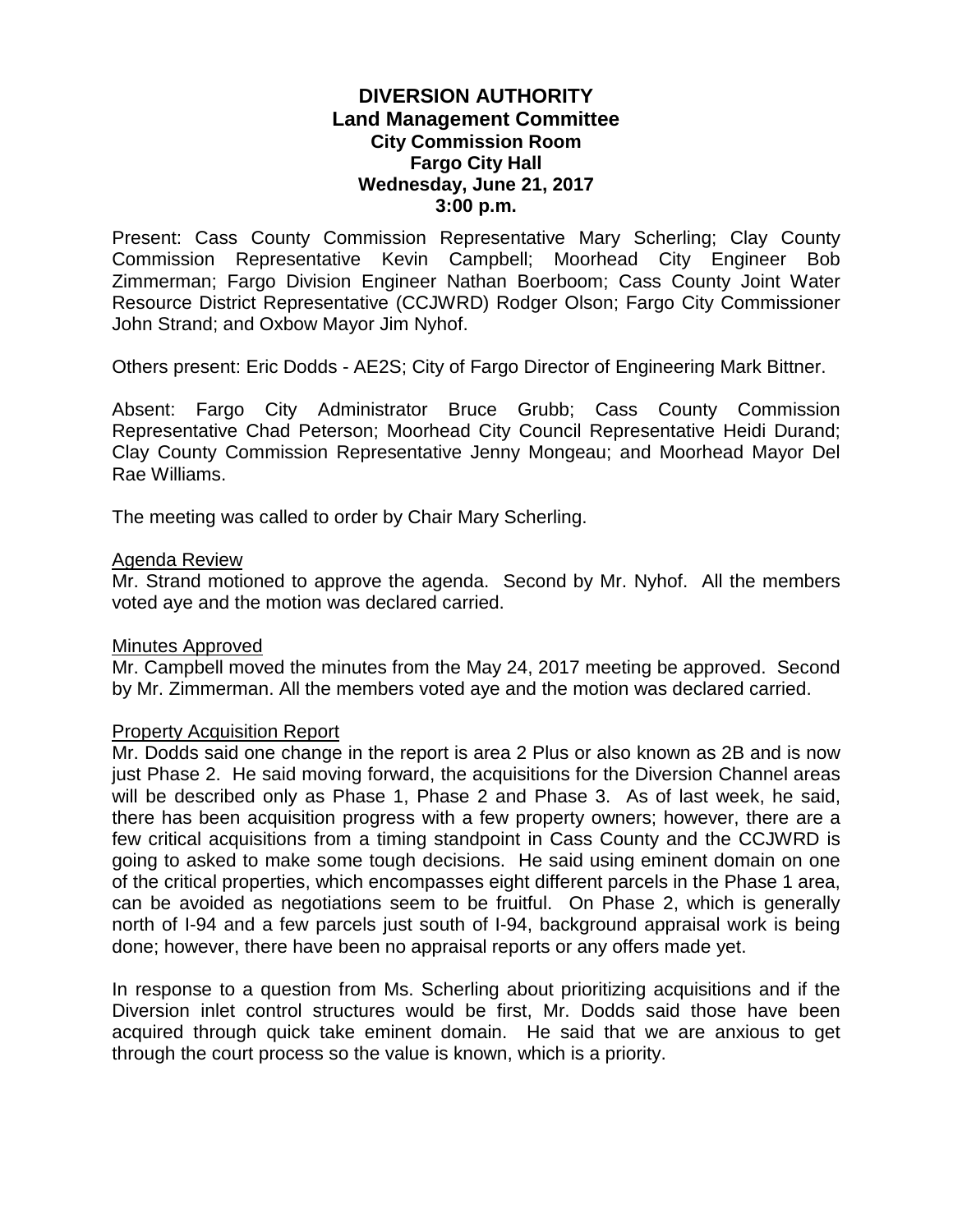In response to a question from Ms. Scherling as to if it would be Phase 1 after the court process or is there something else the Corps needs before it gets into Phase 1, Mr. Dodds said there are some nuances. He said three parcels were taken through quick take. He said near the County Road 16-17 roundabout there is another parcel, which is adjacent to the inlet parcels. He said the Board made the same offer to that property owner that was made to other inlet property owners; however, the owner has not accepted the offer. He said the property owner is waiting to see what happens with the court process. He said that we will probably be asking the CCJWD to make some tough decision to authorize an eminent domain filing on the property. He said the Board does not take it lightly; however, in that location there is such a debate with all involved about what the property is worth. He said one appraiser said the property might be right for development in 40 years, another appraiser said 10 years and others say yesterday. He said all of this information affects the value. He said the Board has to be conscious with taxpayer funds. He said there are different opinions and he is anxious to get through the court system to figure it out.

In response to a question from Ms. Scherling regarding the other three properties acquired for the roundabout and if those properties are in negotiation and has there been progress, Mr. Dodds said the other three properties were initially part of the complete road alignment that is now Phase 2 of the channel. He said there has been some shuffling and appraisals are done. He said it is critical due to the timing of cultural mitigation sites. There are several sites along the channel identified, he said, and different phases of cultural mitigation need to occur prior to construction. He said there are two sites in particular where archaeologists have identified some artifacts. He said a dig needs to occur this summer to clear the site and describe all the artifacts prior to potential construction of the channel next year.

In response to a question from Ms. Scherling about archaeologists and historical preservation, Mr. Dodds said the Corps and the State Historical Preservation office are unearthing artifacts, documenting and recording them and applying a few different methods. There is potential sensitivity, he said, and the Corps has a group of archaeologists to address this.

Mr. Boerboom said the Corps has been working with the North Dakota State Historical Preservation Office.

Mr. Dodds said south of the Maple River, there is another parcel where the Board has struck a deal in the 11th hour and had asked the CCJWRD for authorization to proceed with quick take; however, the Board might not have to exercise that option if the Board and property owner can come to terms.

In response to a question from Mr. Strand as to if cemeteries qualify as historical sites, Mr. Dodds says it depends on the age and other details of the cemetery and the Corps did some studies and some have cultural significance.

In response to a question from Mr. Strand as to if Native burial sites qualify as historically significant, are the other cemeteries not as qualified, Mr. Dodds said he is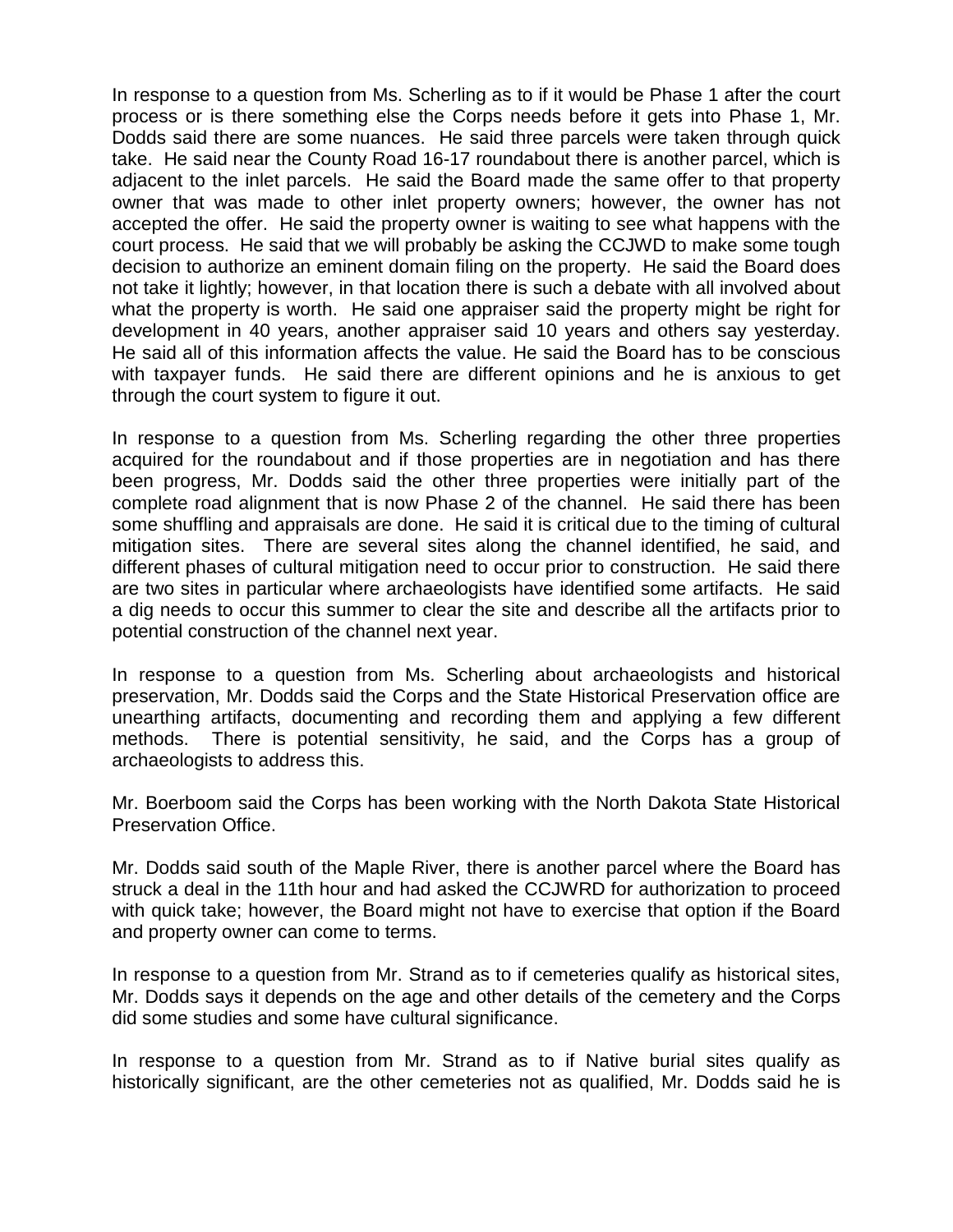not an expert. He said he does not know the details; however, he trusts the Corps and historical preservation groups know what they are doing.

Mr. Campbell brought up future prioritizing and said after Major General Ed Jackson's recent visit, there was some urging by local engineers to stay ahead of the design of the Wild Rice control structure, which would alleviate some problems Cass County had. He said if the Corps is going to start the Wild Rice project in 2018, the design information is critical and he would like to know when and where it would go so property issues can start.

Ms. Scherling said it is a heavier burden in Cass County when there has to be a quick take. She said the Board does not want to run up against the wall and if there is enough time for negotiations, the issue can stay out of court. She said her best advice is to identify who the Board needs to talk to as soon as possible and start talking early to those citizens and property owners.

Mr. Dodds said there are two concerns he has brought to the attention of the Corps. He said he drafted a letter to the Corps and about the new quick take summary. He said when the Board is committed to buy property, it takes a minimum of eight months to finalize. He said the letter to the Corps is asking to get the design done early and he said he will share a copy of a letter with the committee. He said the deadline for Phase 1 is April 2018, the deadline for Phase 2 is August 2018 and the deadline for Phase 3 is April 2019. He said the Corps will bring the design work limits for the entire southern embankment in October 2017 and once they do, the Board will be off to the races and he feels like there are several steps lined up and the Board is geared up to attack it.

Mr. Campbell said what is important is funding. He said he would not like the scenario of if the Board wants to acquire property without adversity, especially with critical property in the Wild Rice project, the Board wants to take advantage of the opportunity. He said he would not want the Board to get there and not have any land dollars.

In response to a question from Ms. Scherling about flowage easements and are those the last thing to worry about, Mr. Dodds said flowage easements will take a minimum of four years to acquire. He said the Board intended to start valuing flowage easements the middle of next year to get them acquired by mid-2022. He said it is a four-year process and the easements would be done prior to operation of the project and prior to operation of the southern embankment. He said that is the goal and the Board is optimistic. He said the Board will be done with the all of the footprint parcel acquisitions before the flowage easements are done.

In response to a question from Ms. Scherling as to if one group of appraisers can do all of the flowage easements for consistency, Mr. Dodds said that proposal was discussed and that approach is recommended; however, questions remain on what the staff level would be, assign it to one of the current appraisers or is an Request for Quotes required. He said he thinks there is a need to have a broad understanding of the process and there is value in consistency.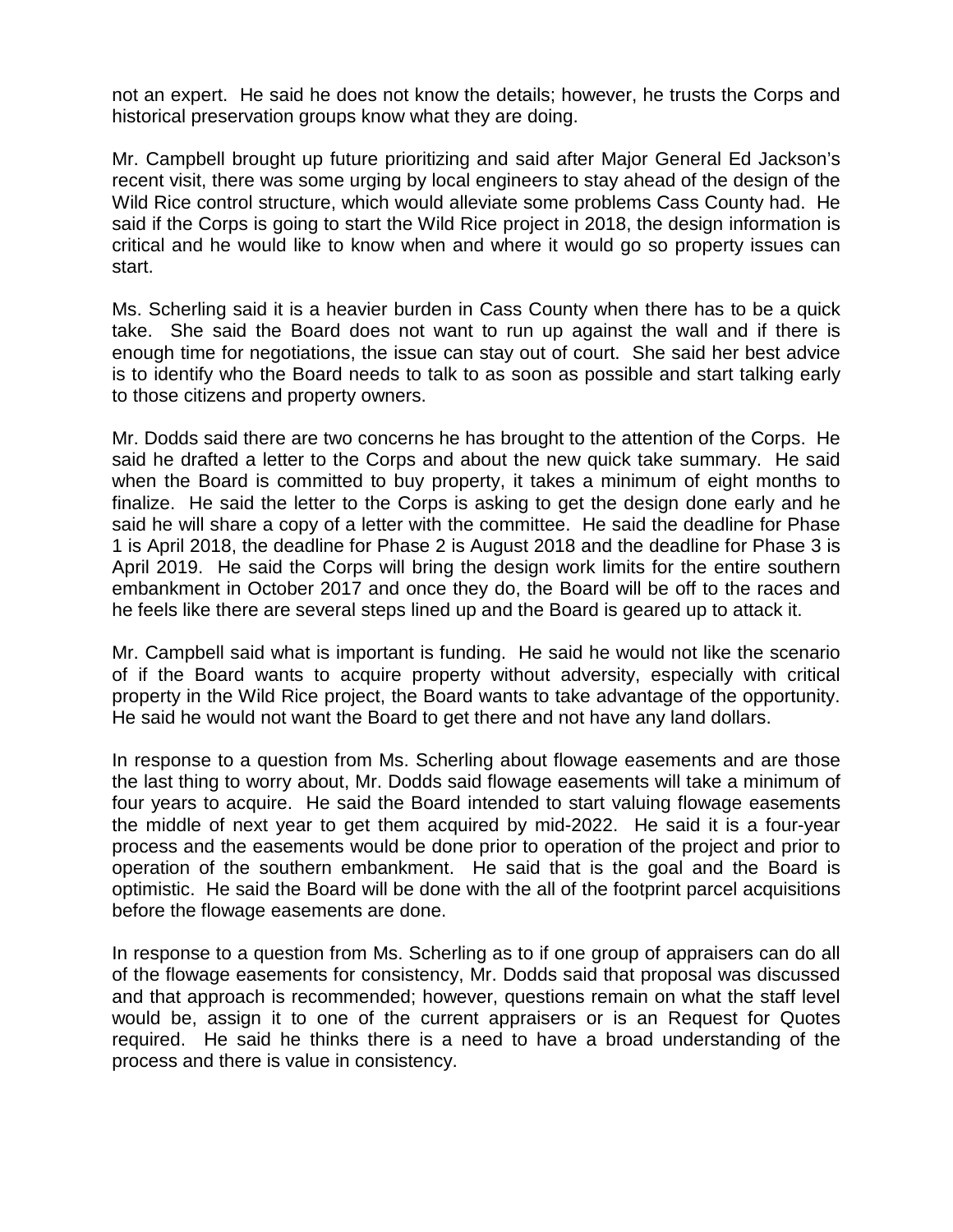Ms. Scherling said in dealing with the Federal Emergency Management Agency (FEMA), she said it was learned quickly a property owner would want a particular appraiser due to the fact neighbors talk to each other and would compare appraisals and this appraiser gave this neighbor a better appraisal. Therefore, she said, she likes the idea of someone looking at the whole picture and then drilling down into each individual property.

Mr. Dodds said with the environmental monitoring areas, these are rights of entry the Board has been acquiring to allow biotic and geomorphic monitoring. He said the Board has acquired nearly all the property rights for the Corps contract and actions are under way. He said some court actions were required; however, they have been favorable. In Richland County, he said, some court hearings are coming up in July.

## CCJWRD Update

Mr. Olson said about 170 people attended the assessment meeting and about 40 comments were presented. He said it was interesting that most of the questions from those attending concerned their property and what the Diversion Authority would be putting on it, not about if this were the right project to protect them from a flood. He said that was a good indicator the message is out there, this is a project and it will protect the area. Their other concerns, he said, were their property is already protected at a higher level, therefore why are they being assessed 70 percent or 100 percent. He said the Board should look at some of these islands. He said there was also a comment from a large landowner in the area who does not live in North Dakota, yet has a significant investment in Cass County, and he was very concerned.

Mr. Dodds said the committee that helped decide the methodology of the assessment district met monthly for more than two years; however, there have been staff changes and the CCJWRD should get the committee together again and re-engage the discussion. He said the CCJWRD has support and backing from its partners.

Ms. Scherling said re-engaging the committee is a good idea as Commissioners are getting the phone calls. She said valid points were brought up at the assessment meeting and the Board wants to do this right. She said there are some unique areas; however, not everyone is going to be happy no matter what the Board does.

# North Dakota State University Ag Study Update

Mr. Dodds said the original study done a few years ago was developed to understand the risks on ag production from the Diversion projects. He said NDSU did a nice job with the hydraulic model; however, the results are dated and now there is an updated hydraulic model blessed by FEMA through the Conditional Letter of Map Revision (CLOMR) process, it is time to update the study. He said an updated study will be a key data source for flowage easement valuations, which the Board needs to get started on sooner than later. He said NDSU's proposal is just under \$100,000.00. With that, he said, NDSU will take a massive amount of data from the hydraulic modeling team, take it back to the statistical model they established for the first study, tweak a few things due to the fact boundaries have changed, update some of the agronomic data as there are now two or three more years of yield and other farm information and just make sure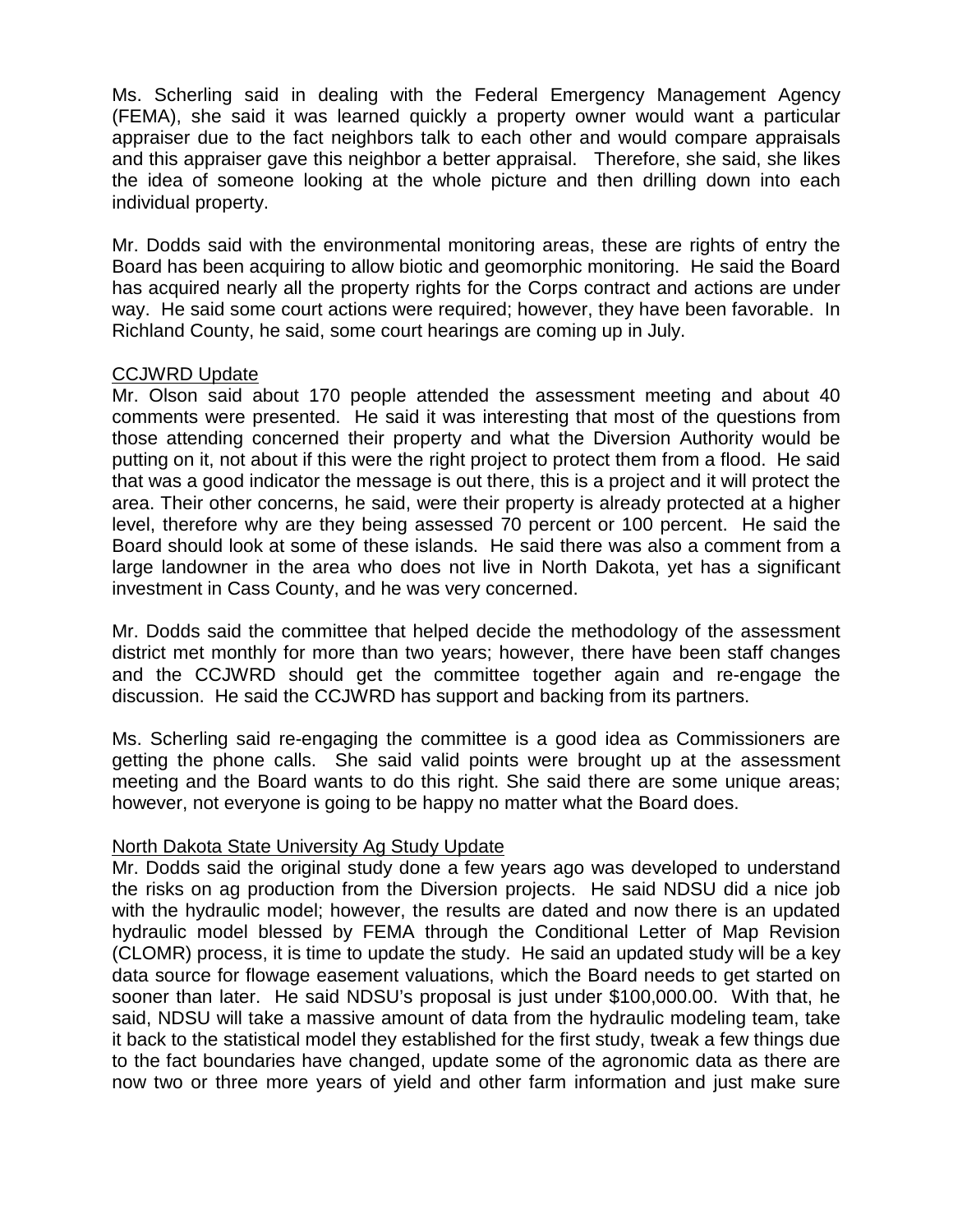they have the latest and best information. The study, he said, will be something the Board can lean on for valuations.

In response to a question from Ms. Scherling as to any changes the public has suggested and is the Board taking everything into consideration, Mr. Dodds said one question from producers is the dry-down period after a flood. He said it is 10 days; however, that was challenged in ag circles, so NDSU re-evaluated and afterwards still felt 10 days was a good dry-down period. He said there are going to be holes poked in this study; however, the Board is comfortable with NDSU's assumption. He said the Board does not want to proceed blindly. He said the initial study looked at historical data as to when floods occur in comparison to regional planting dates. He said most floods occur prior to regional planting, March through April; however, other weather factors affect the dry-down period and there are variables.

In response to a question from Mr. Strand about summer flooding, Mr. Dodds said a summer event could result in crop loss caused by rain and crop insurance would likely cover those losses.

Mr. Campbell said the updated CLOMR information reconfirms the science of the project. He said it is wise for the Board to get the study updated.

Mr. Campbell moved that the NDSU proposal be presented the Diversion Authority Finance Committee at 4 p.m. today, June 17, 2017 for approval. Second by Mr. Zimmerman. All the members voted aye and the motion was declared carried.

### Other Business

In response to a question from Mr. Bittner about appraisals of flowage easement versus buying the property and is there a certain tripping point if the value of a flowage easement nears the value of just buying the property, Mr. Dodds said the Board has not made any decisions. He said the Board needs to think of those scenarios to proceed with valuations and there will be a lot of discussion on flowage. He said it seems flowage easements might not be as impactful and costly as people think. He said the value of flowage easements is not going to be close to the value of property. If the Board does get a flowage easement that is as much as the land, the Board should just acquire the land. He said there will be a legal question; however, if all the Board needs is an easement, do we have the ability to force an acquisition of the land?

In response to a question from Mr. Bittner as to if buying the land is something the Board is prepared to offer, Mr. Dodds said if there is a property owner who has land in the staging area and they want to sell it the Board will buy it, attach the easement and if it is farmland, sell it. He said if it is land with natural resources, perhaps there is some public use of that land. He said this could create market data. He said he is drafting a letter to the Corps about the eight-month process and will also be asking for more flexibility and cutting red tape in the administrative processes in acquiring land. He said the Corps has asked the Board to submit in writing the Board's request for more flexibility and to lift the limit on appraisal waivers. He said if a property owner who approaches the Board is willing sell and get it over with early and the price is reasonable, the Board wants the flexibility to make a deal. He said the offer needs to be